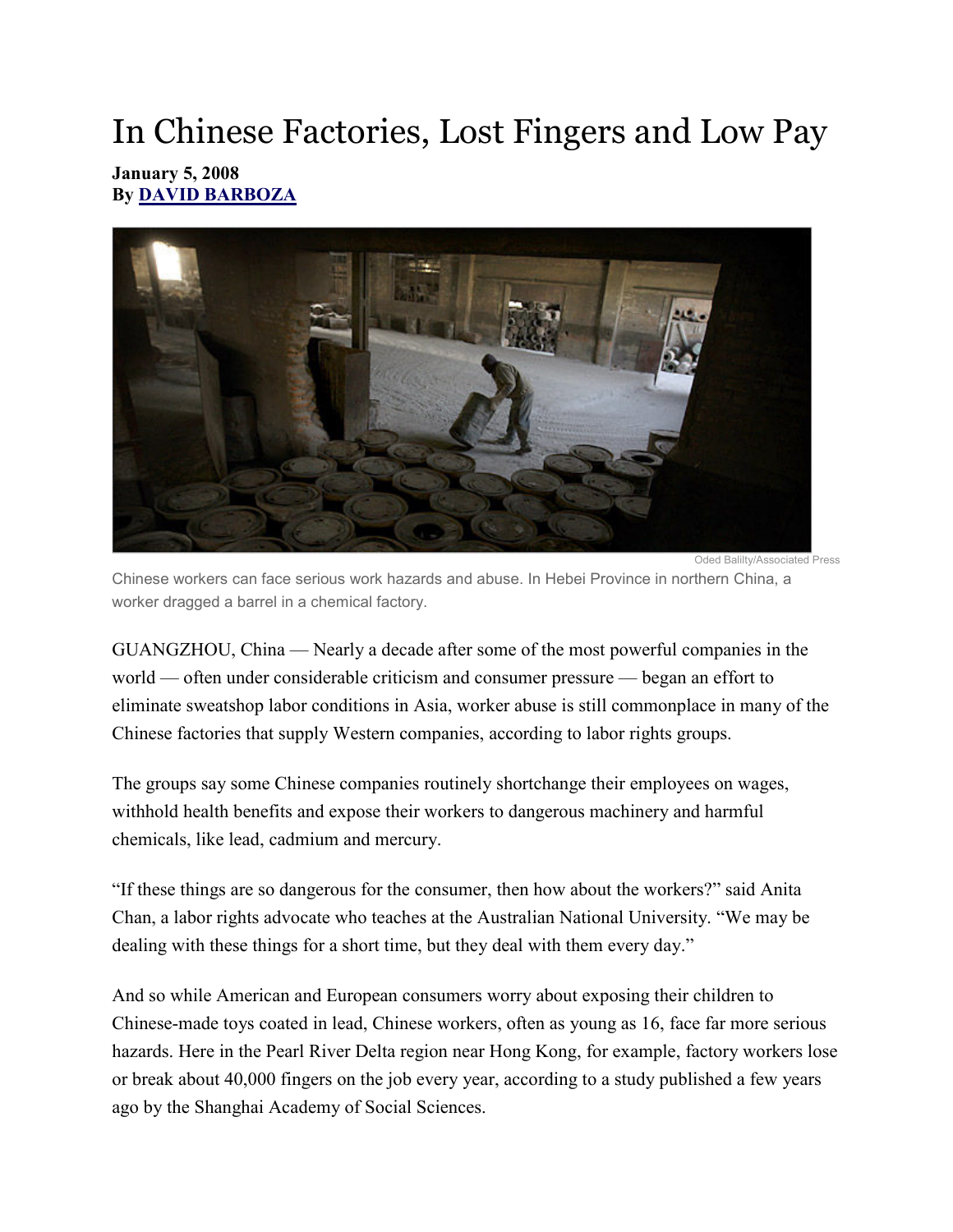Pushing to keep big corporations honest, labor groups regularly smuggle photographs, videos, pay stubs, shipping records and other evidence out of factories that they say violate local law and international worker standards. In 2007, factories that supplied more than a dozen corporations, including Wal-Mart, Disney and Dell, were accused of unfair labor practices, including using child labor, forcing employees to work 16-hour days on fast-moving assembly lines, and paying workers less than minimum wage. (Minimum wage in this part of China is about 55 cents an hour.)

In recent weeks, a flood of reports detailing labor abuse have been released, at a time when China is still coping with last year's wave of product safety recalls of goods made in China, and as it tries to change workplace rules with a new labor law that took effect on Jan. 1.

No company has come under as harsh a spotlight as Wal-Mart, the world's biggest retailer, which sourced about \$9 billion in goods from China in 2006, everything from hammers and toys to high-definition televisions.

In December, two nongovernmental organizations, or NGOs, documented what they said were abuse and labor violations at 15 factories that produce or supply goods for Wal-Mart including the use of child labor at Huanya Gifts, a factory here in Guangzhou that makes Christmas tree ornaments.

Wal-Mart officials say they are investigating the allegations, which were in a report issued three weeks ago by the National Labor Committee, a New York-based NGO.

Guangzhou labor bureau officials said they recently fined Huanya for wage violations, but also said they found no evidence of child labor.

A spokesman for Huanya, which employs 8,000 workers, denied that the company broke any labor laws.

But two workers interviewed outside Huanya's huge complex in late December said that they were forced to work long hours to meet production quotas in harsh conditions.

"I work on the plastic molding machine from 6 in the morning to 6 at night," said Xu Wenquan, a tiny, baby-faced 16-year-old whose hands were covered with blisters. Asked what had happened to his hands, he replied, the machines are "quite hot, so I've burned my hands."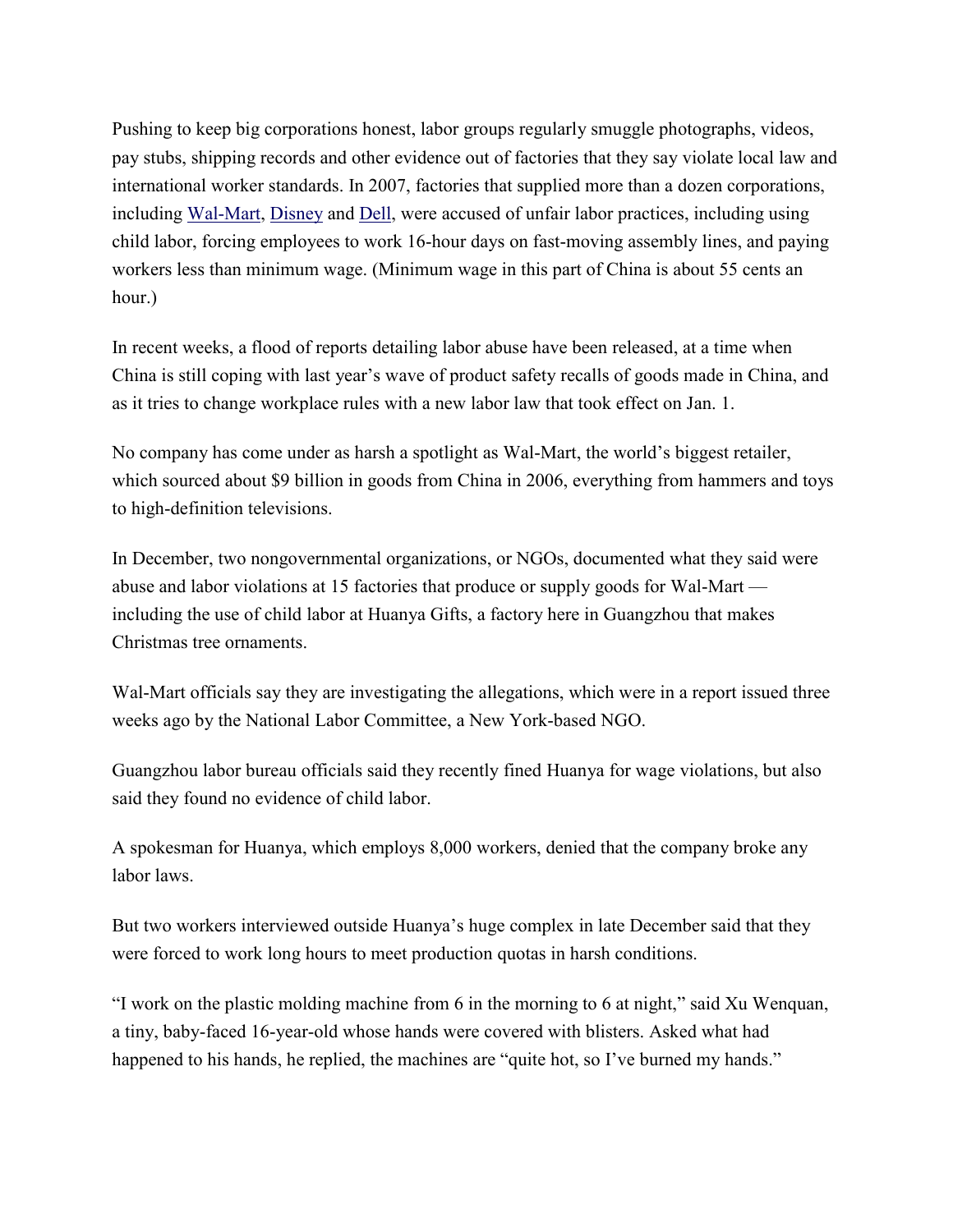His brother, Xu Wenjie, 18, said the two young men left their small village in impoverished Guizhou Province four months ago and traveled more than 500 miles to find work at Huanya.

The brothers said they worked 12 hours a day, six days a week, for \$120 to \$200 a month, far less than they are required to be paid by law.

When government inspectors visit the factory, the young brothers are given the day off, they said.

A former Huanya employee who was reached by telephone gave a similar account of working conditions, saying many workers suffered from skin rashes after working with gold powders and that others were forced to sign papers "volunteering" to work overtime.

"It's quite noisy, and you stand up all day, 12 hours, and there's no air-conditioning," he said. "We get paid by the piece we make but they never told us how much. Sometimes I got \$110, sometimes I got \$150 a month."

In its 58-page report, the National Labor Committee scolded Wal-Mart for not doing more to protect workers. The group charged that last July, Huanya recruited about 500 16-year-old high school students to work seven days a week, often 15 hours a day, during peak production months for holiday merchandise.

Several students interviewed at the Guangzhou Technical School, less than two miles from Huanya, confirmed that classmates ages 16 to 18 had spent the summer working at the factory.

Some high school students later went on strike to protest the harsh conditions, the report said. The students also told labor officials that at least seven children, as young as 12 years old, were working in the factory.

"At Wal-Mart, Christmas ornaments are cheap, and so are the lives of the young workers in China who make them," the National Labor Committee report said.

Jonathan Dong, a Wal-Mart spokesman in Beijing, said the company would soon release details of its own investigation into working conditions at Huanya.

Labor rights groups have also criticized Disney and Dell. Officials of Disney and Dell declined to comment on specific allegations, but both companies say they carefully monitor factories in China and take action when they find problems or unfair labor practices.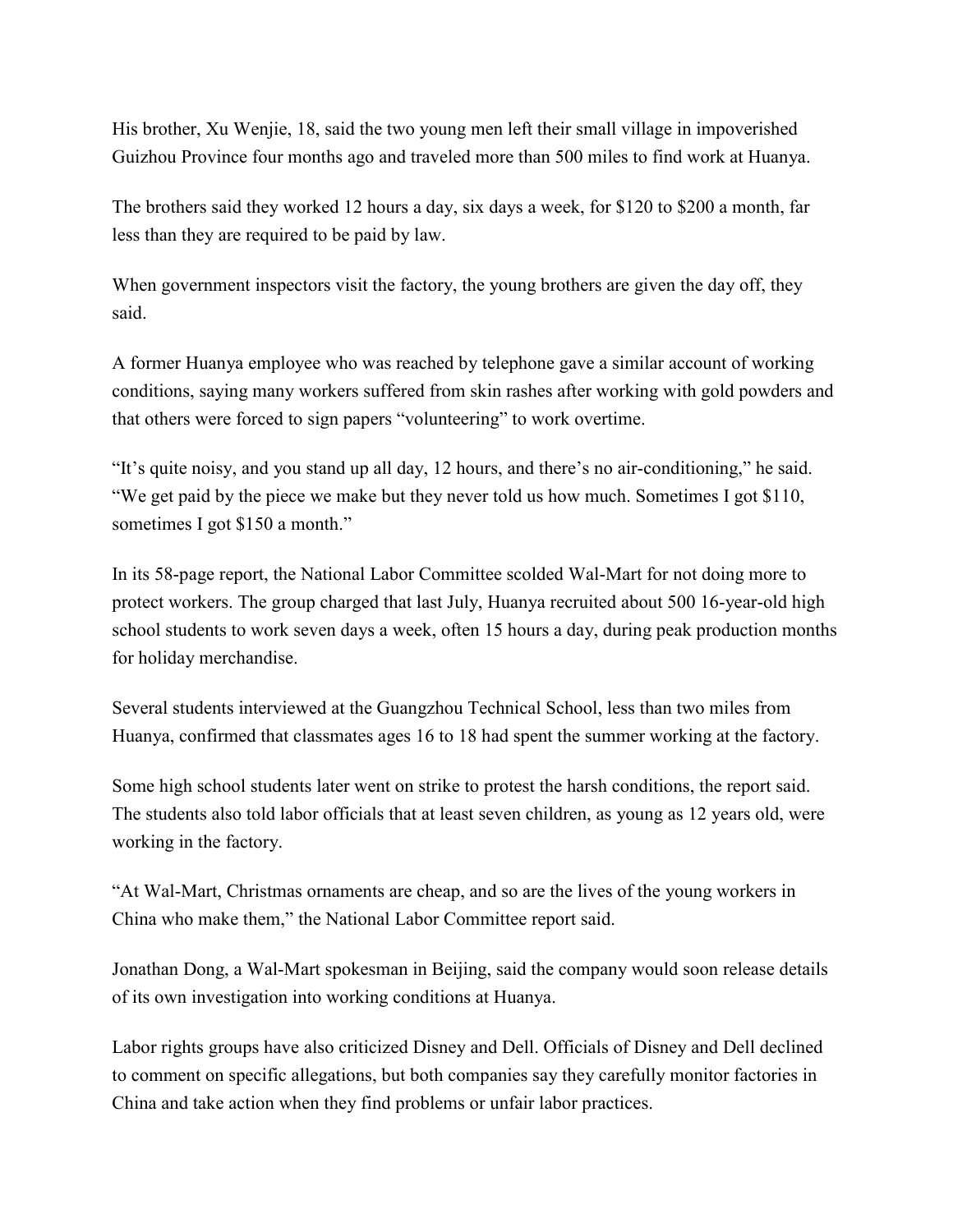"The Walt Disney Company and its affiliates take claims of unfair labor practices very seriously and investigates any such allegations thoroughly," the company said in a statement. "We have a strong commitment to the safety and well-being of workers, and fair and just labor standards."

Many multinationals were harshly criticized in the 1990s for using suppliers that maintained sweatshop conditions. Iconic brand names, like Nike, Mattel and Gap, responded by forming corporate social responsibility operations and working with contractors to create a system of factory audits and inspections. Those changes have won praise in some quarters for improving worker conditions.

But despite spending millions of dollars and hiring thousands of auditors, some companies acknowledge that many of the programs are flawed.

"The factories have improved immeasurably over the past few years," says Alan Hassenfeld, chairman of the toy maker Hasbro and co-chairman of Care, the ethical-manufacturing program of the International Council of Toy Industries. "But let me be honest: there are some bad factories. We have bribery and corruption occurring but we are doing our best."

Some factories are warned about audits beforehand and some factory owners or managers bribe auditors. Inexperienced inspectors may also be a problem.

Some major Western auditing firms working in China even hire college students from the United States to work during the summer as inspectors, an indication that they are not willing to invest in more expensive or sophisticated auditing programs, critics say.

Chinese suppliers regularly outsource to other suppliers, who may in turn outsource to yet another operation, creating a supply chain that is hard to follow — let alone inspect.

"The convoluted supply chain is probably one of the most underestimated and unrecognized risks in China," says Dane Chamorro, general manager for Greater China at Control Risks, a risk-consulting firm. "You really have to have experienced people on the ground who know what they're doing and know the language."

Many labor experts say part of the problem is cost: Western companies are constantly pressing their Chinese suppliers for lower prices while also insisting that factory owners spend more to upgrade operations, treat workers properly and improve product quality.